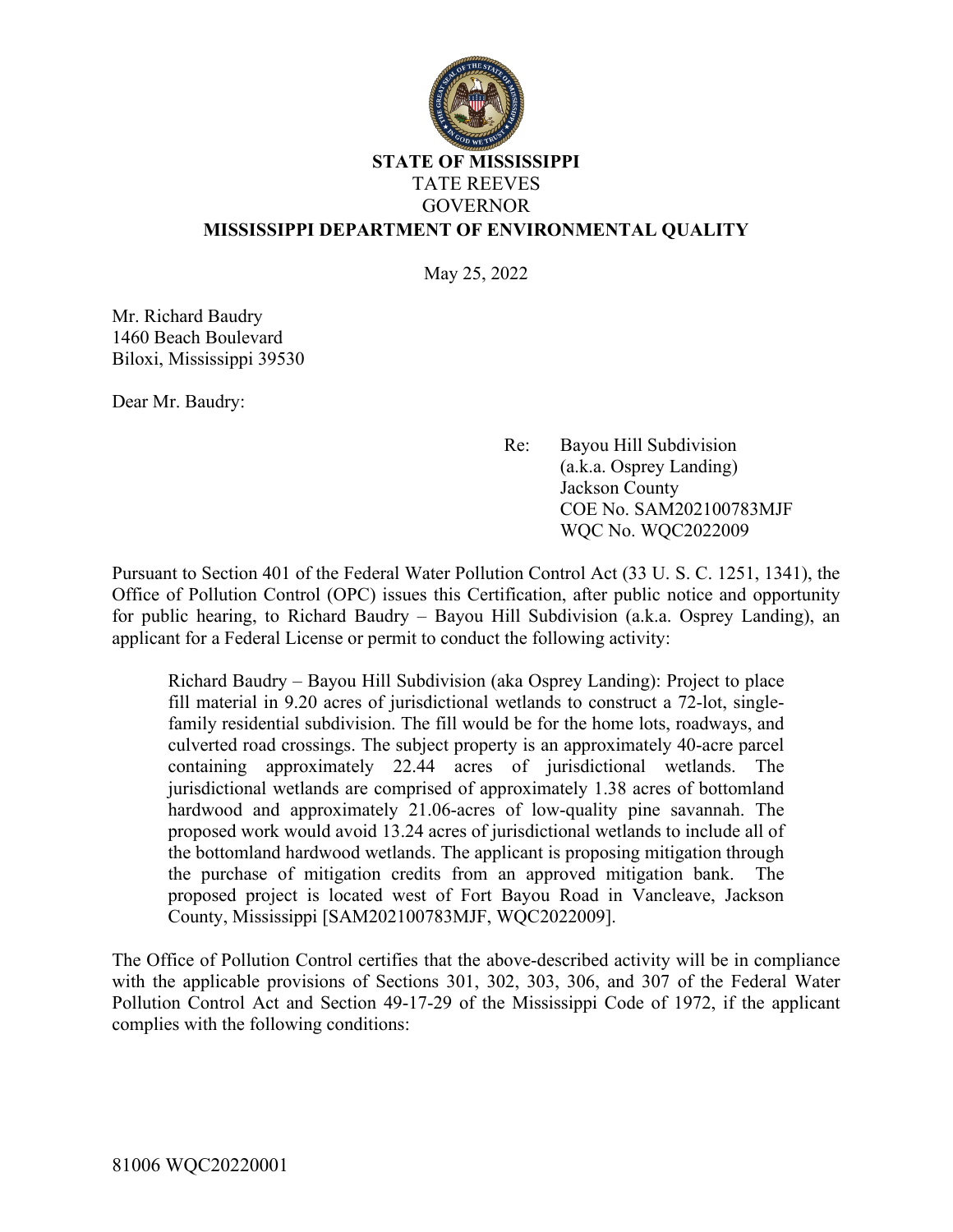- 1. The development shall be required to connect to an MDEQ Office of Pollution Control approved wastewater collection and treatment system. (11 Miss. Admin. Code Pt. 6, R. 1.1.1.B)
- 2. All fill material and excavation areas shall have side slopes of at least 3:1 (horizontal: vertical) and shall be immediately seeded, stabilized, and maintained. (11 Miss. Admin. Code Pt. 6, R.1.1.1.B.)
- 3. Appropriate best management practices (BMPs) shall be properly installed and maintained to prevent the movement of sediment off-site and into adjacent drainage areas. Special care shall be taken prior to and during construction to prevent the movement of sediment into adjacent avoided wetland areas. In the event of any BMP failure, corrective actions shall be taken immediately. (11 Miss. Admin Code Pt. 6, R. 1.1.1.B.)
- 4. For projects greater than five acres of total ground disturbances including clearing, grading, excavating, or other construction activities, the applicant shall obtain the necessary coverage under the State of Mississippi's Large Construction Storm Water General NPDES Permit. For projects greater than one, to less the five acres of total ground disturbances including clearing, grading, excavating, or other construction activities, the applicant shall follow the conditions and limitations of the State of Mississippi's Small Construction Storm Water General NPDES Permit. No construction activities shall begin until the necessary approvals and/or permits have been obtained. (11 Miss. Admin. Code Pt. 6, R. 1.1.1.B.)
- 5. The Post Construction Water Quality Plan dated April 2, 2022, by Dennis Stieffel & Associates, P.A., Inc., shall be implemented concurrent with project construction and maintained as proposed. (11 Miss. Admin. Code Pt. 6, R 1.3.4 A (9))
- 6. Mitigation for the impacts of 9.20 acres of wetlands shall be provided by the purchase of mitigation credits from an approved mitigation bank. The number of credits must be in accordance with banking prospectus and should be based upon that required for impacting 9.20 acres of wetlands. Written verification of credit purchase must be provided to the Office of Pollution Control prior to the commencement of any work in the wetland or stream areas. (11 Miss. Admin. Code Pt. 6, R 1.3.4 A (2))
- 7. Turbidity outside the limits of a 750-foot mixing zone shall not exceed the ambient turbidity by more than 50 Nephelometric Turbidity Units. (11 Miss. Admin. Code Pt. 6, R. 2.2.A.)
- 8. No sewage, oil, refuse, or other pollutants shall be discharged into the watercourse. (11 Miss. Admin. Code Pt. 6, R. 2.2.A.(3))